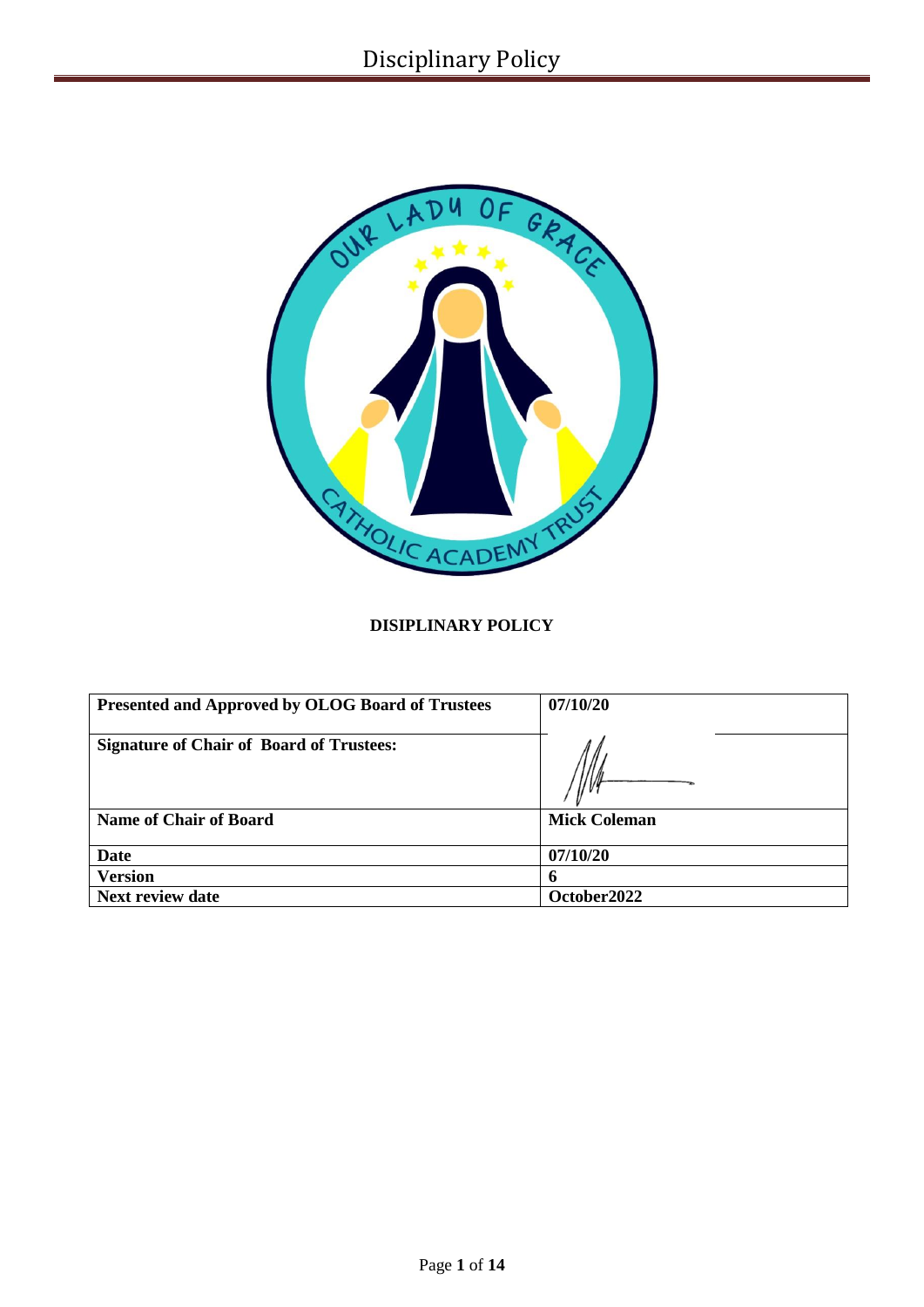## **DEFINITIONS**

In this Disciplinary Policy and Procedure, unless the context otherwise requires, the following expressions shall have the following meanings:

- i. 'Academy' means the academy named at the beginning of this Disciplinary Policy and Procedure and includes all sites upon which the Academy undertaking is, from time to time, being carried out. 'Academy Trust Company' means the company responsible for the management of the Academy and, for all purposes, means the employer of staff at the Academy.
- ii. 'Board' means the board of Directors of the Academy Trust Company.
- iii. 'Chair' means the Chair of the Board as appointed from time to time.
- iv. 'Clerk' means the Clerk to the Board as appointed from time to time.
- v. 'Companion' means a willing work colleague not involved in the subject matter of the disciplinary proceedings against an employee under this Disciplinary Policy and Procedure, or a trade union official, an accredited representative of a trade union or other professional association of which the employee is a member, who should be available for the periods of time necessary to meet the timescales under this Disciplinary Policy and Procedure.
- vi. 'Diocesan Schools Commission' means the education service provided by the diocese in which the Academy is situated, which may also be known, or referred to, as the Diocesan Education Service.
- vii. 'Directors' (hereafter referred to as Trustees) means trustees appointed to the Board from time to time.
- **viii.** 'Governing Board' means the body carrying out the employment functions of the Academy Trust Company in relation to the Academy and such term may include the Board and/or the Local Governing Body (LGB) of the Academy.
- ix. 'Governors' means (if appropriate to the context), the governors appointed and elected to the Local Governing Body, from time to time.
- x. 'Headteacher' means the most senior teacher in the Academy who is responsible for its management and administration. Such teacher may also be referred to as the Head of School or Principal.
- xi. 'Local Governing Body' means (if appropriate to the context), the Governors appointed to carry out specified functions in relation to the Academy as delegated by the Academy Trust Company.
- xii. 'Misconduct' means any action or inaction which may contravene the provisions of the employee's contract of employment, the rules laid down by the Academy Trust Company and/or any Professional Code of Conduct and Practice. In such cases the Disciplinary Policy and Procedure will apply and the Capability Policy and Procedure may also apply.
- xiii. 'Vice-Chair' means the Vice-Chair of the Board as elected from time to time.
- xiv. 'Working Day' means any day on which you would ordinarily work if you were a full-time employee. In other words, 'Working Day' will apply differently to teaching and non-teaching staff. However, part-time and full-time staff will not be treated differently for the purposes of implementing this Disciplinary Policy and Procedure.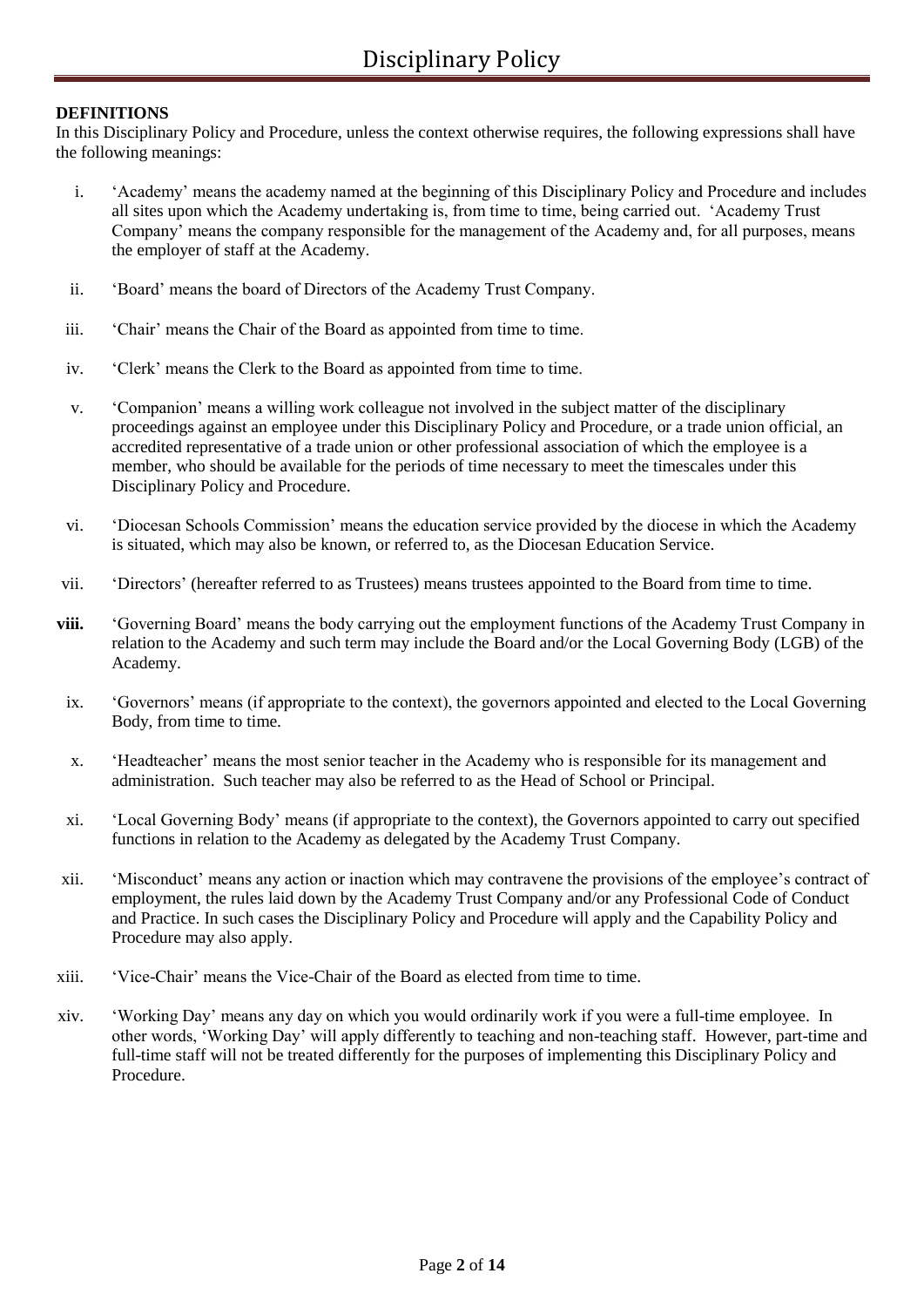# **1. SCOPE**

- 1.1 This Disciplinary Policy and Procedure applies to you if you are an employee or worker at the Academy (hereinafter referred to as an "employee" or "you").
- 1.2 The purpose of this policy is to provide a structure to address any issues or concerns that the Academy Trust Company may have relating to an employee's conduct.
- 1.3 An employee is entitled to have access, by arrangement, to their personnel file and to request the deletion of time-expired records in line with the provisions of the General Data Protection Regulation (GDPR) and the Data Protection Act 2018.
- 1.4 The Academy Trust Company delegates its authority in the manner set out in this policy.
- 1.5 There may be some occasions where an employee's lack of capability could also be described as lack of competence. This Disciplinary Policy and Procedure and the Academy Trust Company's Capability Policy and Procedure may be used concurrently whilst the Academy Trust Company endeavours to ascertain if the employee's lack of capability is due to Misconduct, (for example, where the employee is capable of reaching the required standard but has taken active steps not to do so), or lack of competence.
- 1.6 There may be occasions where an employee's conduct could relate to their health. This Disciplinary Policy and Procedure may be used concurrently with the Academy Trust Company's Sickness Absence Policy and Procedure. In particular, if an employee is absent from work on sick leave following this Disciplinary Policy and Procedure being invoked, the Academy Trust Company may use its Sickness Absence Policy and Procedure if it is appropriate in the specific circumstances. The process of managing unsatisfactory behaviour using this Disciplinary Policy and Procedure will not necessarily cease where the employee is absent on the grounds of illness.
- 1.7 Subject to Paragraphs 1.5(a) and (b) of the Academy Trust Company's Grievance Resolution Policy and Procedure, there may be occasions when an employee brings a grievance pursuant to the Academy Trust Company's Grievance Resolution Policy and Procedure in connection with actions taken under this Disciplinary Policy and Procedure. This shall not lead to any automatic delay or pause in the conduct of any matters under this Disciplinary Policy and Procedure. In such circumstances, the employee and the Headteacher, or in the case where the disciplinary matter relates to the Headteacher, the Chair, will meet to discuss whether or not the Disciplinary Policy and Procedure should be suspended whilst the grievance is dealt with. The final decision as to whether or not to suspend the Disciplinary Policy and Procedure in such circumstances will be taken by the Headteacher or the Chair (as appropriate) and their decision shall be final.
- 1.8 There may be occasions where this procedure needs to be modified, for example to comply with the requirements of the Academy Trust Company's Child Protection and Safeguarding Policies, for example, by allowing the Local Authority Designated Officer to offer advice to the Board at appropriate stages or where an employee has a disability which means that reasonable adjustments need to be made to this procedure. Where the Academy Trust Company's Child Protection and Safeguarding Policies are invoked, this Disciplinary Policy and Procedure may be suspended until such time as the Academy Trust Company determines, in its sole discretion, that it is appropriate to resume it.
- 1.9 The Academy Trust Company is committed to ensuring respect, objectivity, belief in the dignity of the individual, consistency of treatment and fairness in the operation of this Disciplinary Policy and Procedure. This commitment extends to promoting equality of opportunity and eliminating unlawful discrimination throughout the Academy community [which includes all of the academies in the Academy Trust Company's group.
- 1.10 This Disciplinary Policy and Procedure offers opportunities to ensure justice for teachers, support staff and pupils alike and has the potential for the expression of Christian qualities such as honesty, self-knowledge, respect for others and their gifts, recognition of the needs and achievements of others, challenge of self and others, personal growth and openness.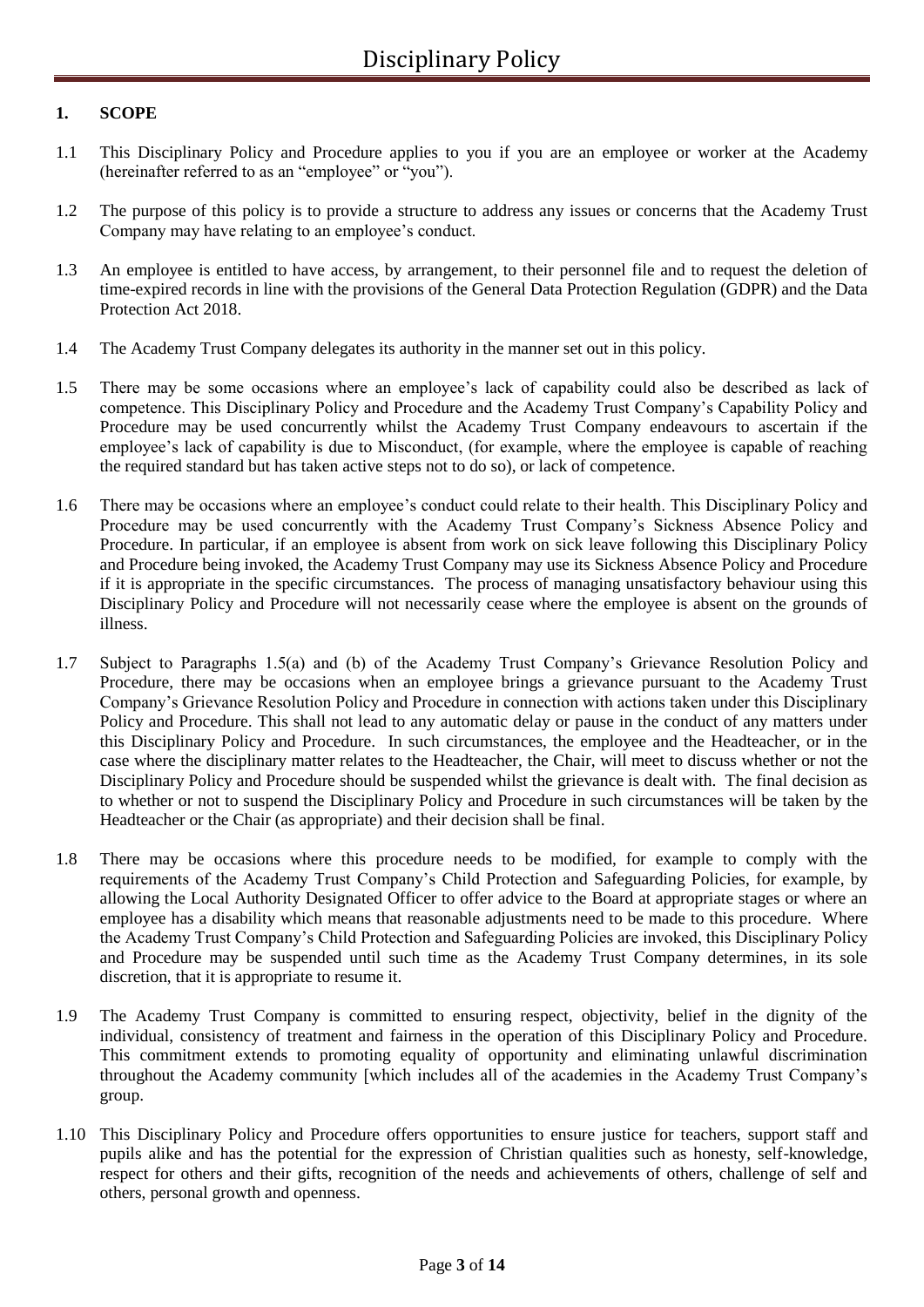- 1.11 The Academy Trust Company's Appraisal Policies and Procedure and Capability Policy and Procedure do not form part of this Disciplinary Policy and Procedure but relevant information from the appraisal and/or capability process, including Appraisal Reports, may be taken into account in relation to the operation of this Disciplinary Policy and Procedure.
- 1.12 The management of disciplinary issues and related investigations will be treated in confidence as far as possible by all parties involved at all stages of this Disciplinary Policy and Procedure.
- 1.13 The Academy Trust Company will maintain records of all interviews and reviews which take place under this Disciplinary Policy and Procedure for a period of up to 12 months or longer where necessary and where there is an applicable lawful basis under the GDPR for extending the retention period. All data and evidence collected is to be shared between all the relevant parties, including the employee, where there is an applicable lawful basis under the provisions of the GDPR.

## **2. INFORMAL ADVICE AND GUIDANCE**

- 2.1 Sometimes potential disciplinary issues can be resolved informally in the workplace. This involves drawing the employee's attention to the perceived unsatisfactory conduct, discussing the situation and agreeing an appropriate way forward including any improvement required.
- 2.2 Your line manager may give you informal advice and guidance at any time about any conduct falling short of the standard expected and in many cases the right word at the right time and in the right way may be all that is needed. Where appropriate, support will be provided by your line manager.
- 2.3 Informal advice and guidance may be provided verbally or in writing but will always be noted in writing on your personnel records. Where informal advice and guidance is provided verbally and noted on your personnel records you will be provided with a copy of the note. The provision of informal advice and guidance may be referred to at a later stage to evidence that an informal approach was attempted and to demonstrate the success or failure of such an approach. Except in exceptional circumstances, records of the provision of informal advice and guidance will not be kept on record for longer than 6 months. The provision of informal advice and guidance is not a disciplinary sanction. Employees have the right to have their response to any informal advice and guidance provided, recorded in writing on their personnel records.
- 2.4 Failure to comply with any informal advice and guidance provided will not, on its own, be used as justification for issuing a higher form of sanction than would otherwise have been imposed under the formal process.
- 2.5 Consideration will be given to any difficulties which an employee may be facing, and the Academy Trust Company will provide reasonable support and assistance to help the employee to overcome them. Such support and assistance may include, where appropriate, the Academy Trust Company seeking appropriate medical or other advice regarding the effective management of any disciplinary issues.

# **3. SUSPENSION**

1

- 3.1 In cases where the Investigating Manager (as appointed pursuant to Paragraph 4) considers that it is appropriate, the Headteacher, or in the case of a decision regarding the suspension of the Headteacher<sup>1</sup>, the Chair may take the decision to suspend an employee for a period of up to ten Working Days.
- 3.2 Where the circumstances allow, the employee will be given the opportunity to attend a suspension meeting to respond to the recommendation to suspend before a decision is taken to suspend. This response should not be a response to the disciplinary allegations(s) but a response as to whether suspension is appropriate in the circumstances. The employee may be accompanied by a Companion during the suspension meeting, where practicable.
- 3.3 A record will be kept of the determined purpose for the suspension for a period of up to 12 months and of any alternatives to suspension that were considered.

 $1$  In the case of a decision regarding the Chief Accounting Officer (CAO) the Chair of Trustees may take the decision to suspend.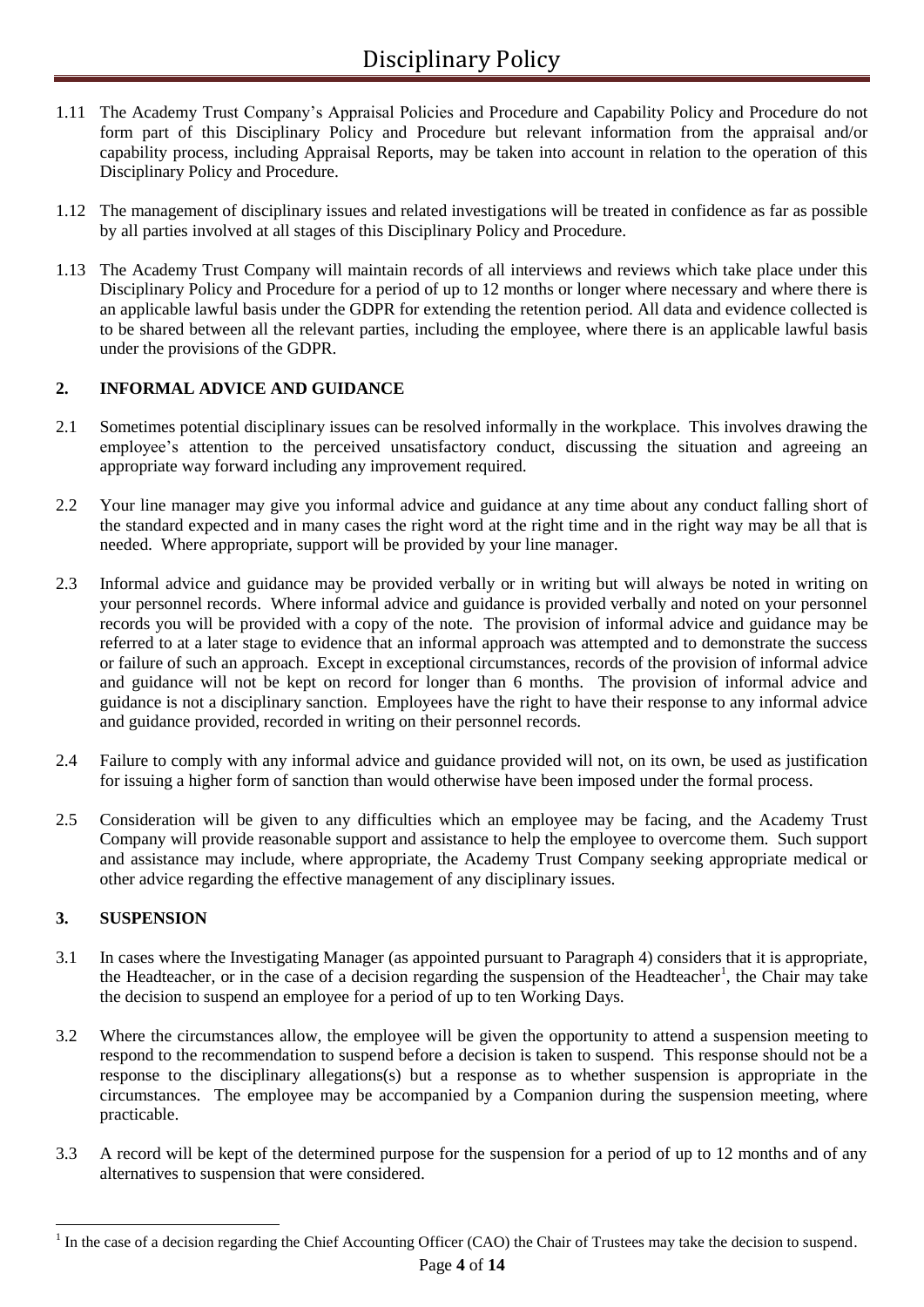- 3.4 The Headteacher must inform the LGB Chair of the suspension. Where it is the Headteacher who has been suspended, the Chair must inform the LGB and Chair of the Trust (excluding any staff governors if there are any).
- 3.5 The period of suspension referred to in Paragraph 3.1 may be extended, subject to review by the LGB Chair. The reason(s) for extending the suspension along with the length of the extension will be confirmed in writing as soon as is reasonably practicable following a decision to extend being made.
- 3.6 Only the LGB Board may end a suspension.
- 3.7 Notification of suspension should ideally be undertaken in person but may, where the circumstances dictate, be notified to the employee in writing. If notification of suspension is undertaken in person it will be confirmed in writing.
- 3.8 ACAS suggests that suspension may, whilst investigations are carried out, be appropriate where:
- (a) relationships have broken down;
- (b) gross misconduct is alleged;
- (c) there are reasonable concerns that evidence or witnesses could be prejudiced by the employee's presence during the investigation;
- (d) there are responsibilities to other parties;
- (e) it is necessary for the protection of pupils, staff or property; and/or
- (f) the presence at work of the employee under investigation may be an obstacle to a proper investigation.
- 3.9 Suspension does not constitute a disciplinary sanction. It is a neutral act intended to ensure an effective investigation can take place. You will receive full pay and benefits during any period of suspension (unless you are otherwise absent from work due to sickness or other leave and have exhausted the pay entitlements connected to such absence). Periods of suspension will be as brief as possible and will be kept under review. For periods of suspension lasting 20 Working Days or longer, they will be reviewed at least every 20 Working Days.
- 3.10 During a period of suspension, the Academy may require that you do not:
- (a) attend the Academy at any time (except with the prior agreement of the Headteacher or Chair);
- (b) communicate in any way with parents, pupils, Directors, Governors or any other third party connected to the Academy or the Academy Trust Company except:
- i. with the prior written agreement of the Headteacher/Chair; or
- ii. where following an investigation you are called to a formal Disciplinary Meeting, when you may then approach parents, pupils, Trustees, Governors or any third party connected to the Academy or the Academy Trust Company as potential witnesses but this must be done via the Investigating Manager to avoid any data breach or breach of confidentiality;
- (c) discuss the fact of your suspension or the fact, or nature, of the allegations against you with any member of staff except:
- i. with the prior written agreement of the Headteacher/Chair;
- ii. for communication with your Companion where your Companion is a Trade Union representative;
- iii. where you are called to an interview with the Investigating Manager, a Disciplinary Meeting or a suspension meeting, when you approach a Companion who is a colleague; or
- iv. where you are called to a formal Disciplinary Meeting you may approach work colleagues as potential witnesses in support of your case, but this must be done via the Investigating Manager to avoid any data breach or breach of confidentiality.
- 3.11 During periods of suspension, the Academy Trust Company may suspend your access to your email account and to the Managed Learning Environment (MLE)/ cloud based shared drives).
- 3.12 During periods of suspension, the Academy Trust Company may take such steps as are necessary to cover your workload.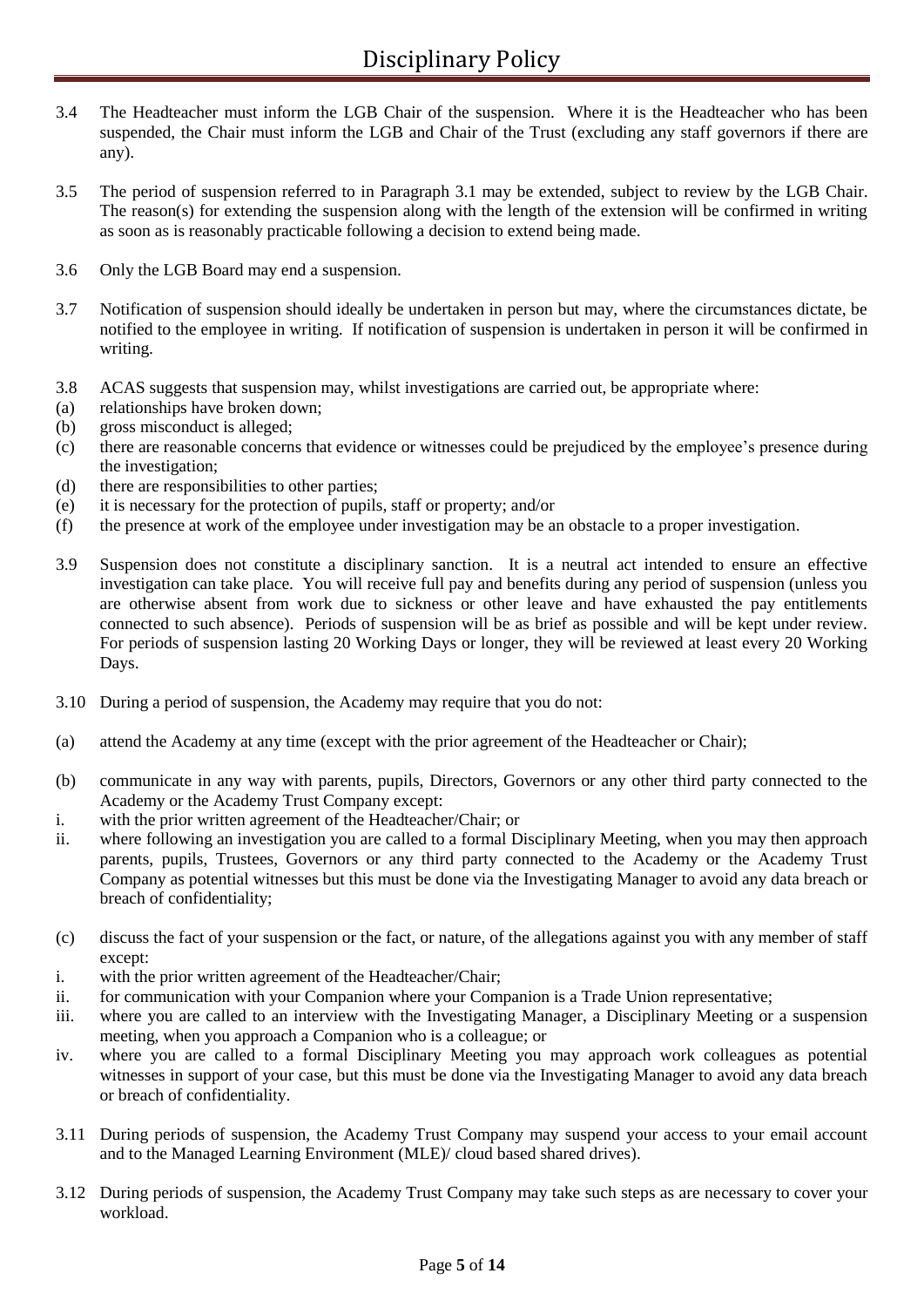- 3.13 During any period of suspension your contractual duties to the Academy and to Academy Trust Company (whether express or implied) remain in force and enforceable.
- 3.14 During periods of suspension, the Headteacher, or where it is the Headteacher / CAO who has been suspended, the Chair, will appoint an appropriate member of staff, or in the case of the suspension of the Headteacher, a member of the LGB / Board, to act as a point of contact for you. This individual will not be able to discuss the disciplinary issue with you, but will be responsible for keeping you informed of any relevant workplace developments and maintaining your relationship with the Academy.

# **4. INVESTIGATING, DISCIPLINARY AND APPEAL MANAGERS**

4.1 The table below sets out the persons to be appointed throughout the stages of the disciplinary procedure depending on the person who is the subject of the disciplinary proceedings:

| <b>Employee Level</b>                                           | <b>Investigating Manager</b>                                                                                        | <b>Disciplinary Manager</b>                                                | <b>Appeal Manager</b>                                         |
|-----------------------------------------------------------------|---------------------------------------------------------------------------------------------------------------------|----------------------------------------------------------------------------|---------------------------------------------------------------|
| CAO                                                             | Chair of Trustees or a<br>non-staff Trustee (other<br>than the Vice Chair of<br>Trustees) appointed by<br>the Chair | Trustees' Disciplinary<br>Panel appointed by the<br>Vice-Chair of Trustees | Trustees' Appeal Panel<br>appointed by the Vice-<br>Chair     |
| Headteacher                                                     | LGB Chair or a non-<br>staff governor (other<br>than the Vice-Chair)<br>appointed by the Chair                      | <b>LGB</b> Disciplinary Panel<br>appointed by the LGB<br>Vice-Chair        | Trustees' Appeal Panel<br>appointed by the<br>Trustees' Chair |
| Other Leadership<br>Spine and School<br><b>Business Manager</b> | Headteacher                                                                                                         | <b>LGB</b><br>Disciplinary Panel<br>appointed by the Chair                 | LGB Appeal Panel*<br>appointed by the LGB<br>Vice Chair       |
| <b>Other Teaching</b><br><b>Staff</b>                           | Headteacher or a<br>sufficiently senior<br>member of staff<br>appointed by the<br>Headteacher                       | <b>LGB</b><br>Disciplinary Panel<br>appointed by the Chair                 | LGB Appeal Panel*<br>appointed by the LGB<br>Vice Chair       |
| Other Support<br>Staff                                          | Headteacher or a<br>sufficiently senior<br>member of staff<br>appointed by the<br>Headteacher                       | <b>LGB</b> Disciplinary Panel<br>appointed by the Chair                    | LGB Appeal Panel*<br>appointed by the LGB<br>Vice Chair       |

- 4.2 In cases relating to any alleged gross misconduct that would bring the Academy and/or the Academy Trust Company into disrepute, particularly in relation to its religious character, the LGB Chair may act as Investigating Manager regardless of the level of the employee involved and the Disciplinary Manager may be the LGB Disciplinary Panel, not including the Chair. Decisions as to whether the Chair and/or the LGB' Disciplinary Panel should act in these circumstances will be made by the Chair, whose decision shall be final.
- \*The LBG appeal panel should include a Trustee.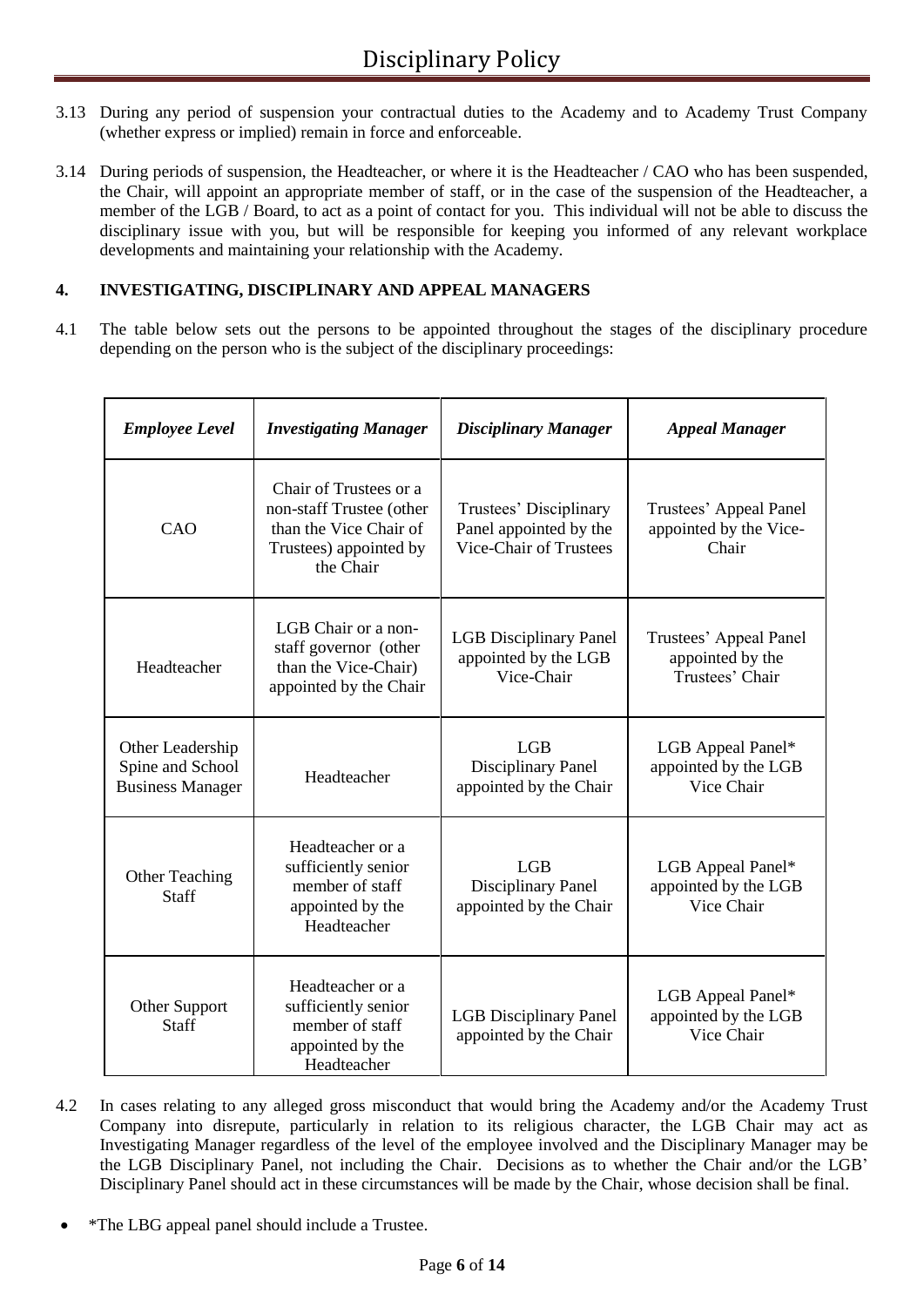## **5. FORMAL PROCESS**

## 5.1 **Step 1 - Investigation**

- 5.1.1 The Investigating Manager will conduct an investigation into the alleged misconduct in a timely manner. The Investigating Manager should not have any previous involvement in the matter.
- 5.1.2 The Investigating Manager may appoint any other person from within the Academy and/or the Academy Trust Company or an external third party to assist in the investigation.
- 5.1.3 The Investigating Manager will notify you in writing of the fact of the investigation, the allegations made, the terms of reference for the investigation and they will provide you with a copy of this Disciplinary Policy and Procedure. The investigation will include a face to face interview with you apart from in exceptional circumstances. In the event of a face-to-face interview you will be notified at least 5 Working Days beforehand. You may, if you wish, provide a written statement or response to the Investigating Manager.
- 5.1.4 You are required to co-operate fully with the Investigating Manager to ensure that the investigation can be completed as swiftly and thoroughly as possible and, in any event, within a reasonable timeframe.
- 5.1.5 At the conclusion of the investigation, the Investigating Manager will produce an Investigation Report setting out, in detail, the allegations made in respect of your conduct, the evidence considered and a recommendation that either:
- (a) a Disciplinary Manager be appointed and a Disciplinary Meeting be convened in accordance with Step 2 below; or
- (b) there is insufficient evidence to support the allegations of misconduct to proceed in accordance with Step 2 below and no further action will be taken under this Disciplinary Policy and Procedure; or
- (c) a Disciplinary Meeting is not required despite evidence to support the allegations of Misconduct, but informal advice and guidance should be issued to you in accordance with the provisions of Paragraph 2 of this Disciplinary Policy and Procedure;
- (d) there is no case to answer.
- 5.1.6 In all circumstances, you will be sent a copy of the Investigation Report as soon as is reasonably practicable following the end of the investigation. As a guide, from the time the Investigating Manager begins their investigation, the Investigation Report will normally be produced within 15 Working Days where the matter is straightforward. For allegations of gross misconduct and more complex cases, the Investigation Report should be produced within 20 Working Days. In very complex or exceptional circumstances, a reasonable timescale will be determined by the Investigating Manager and will be notified to you in writing.

## 5.2 **Step 2 – Disciplinary Meeting**

- 5.2.1 If the Investigation Report contains a recommendation that you must attend a formal disciplinary meeting ("the Disciplinary Meeting") with the Disciplinary Manager appointed, the Investigating Manager will write a letter to you inviting you to the Disciplinary Meeting. Such letter will be sent within 5 Working Days of you being provided with the Investigation Report. If dismissal is a possible outcome this will be stated in the Investigating Manager's letter. The letter shall state that any documentation you wish to rely on must be submitted at least 2 Working Days in advance of the Disciplinary Meeting.
- 5.2.2 The Disciplinary Meeting shall take place at least 5 Working Days after the date of the Investigating Manager's letter sent to you in accordance with Paragraph 5.2.1 above. Appendix A sets out details of the process that will be followed in any Disciplinary Meeting.
- 5.2.3 In advance of, and at the Disciplinary Meeting, the Disciplinary Manager shall consider:
- (a) evidence presented in support of the allegations of Misconduct against you;
- (b) evidence presented in defence of the allegations of Misconduct against you; and
- (c) where misconduct is admitted, whether in whole or in part, any evidence you have in mitigation.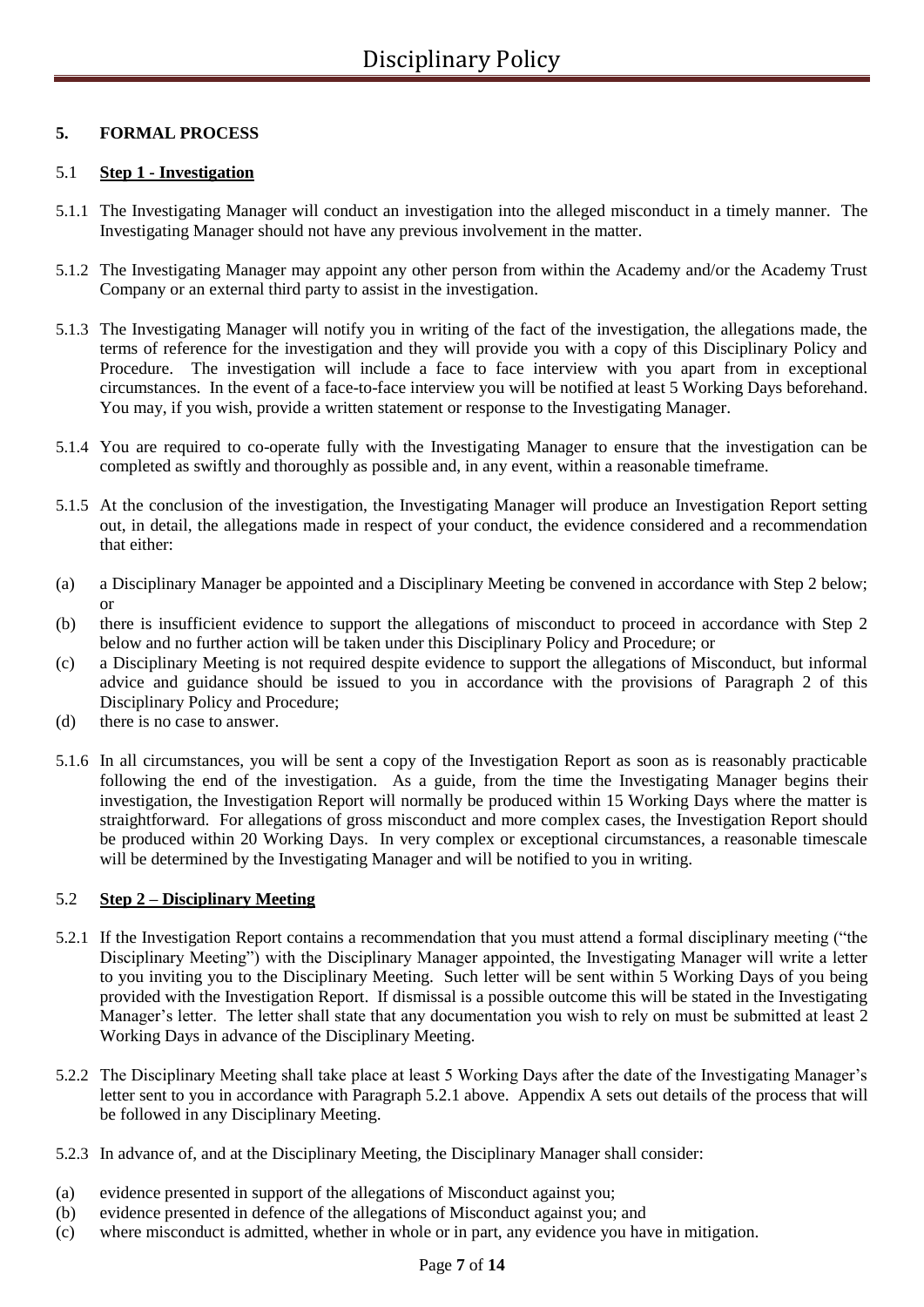- 5.2.4 The Disciplinary Manager may adjourn the Disciplinary Meeting (for a period of up to 15 Working Days) to allow for further investigations in the light of your evidence or any other matter that may arise during the meeting and will reconvene the Disciplinary Meeting to give you an opportunity to comment on any further evidence produced by further investigations. You will be provided with at least 5 Working Days written notice of any reconvened Disciplinary Meeting.
- 5.2.5 Written or oral evidence can be presented at a Disciplinary Meeting. If written evidence is to be relied upon, you will be provided with it prior to the Disciplinary Meeting and you will be given a reasonable opportunity to comment on it during the Disciplinary Meeting if you attend the meeting. If you do not attend the Disciplinary Meeting, you will be given an opportunity to provide written responses to any written evidence presented.
- 5.2.6 If oral evidence is heard at the Disciplinary Meeting, you will be given an opportunity to comment on it either by (a) attending the Disciplinary Meeting or (b) reviewing the notes of that oral evidence after the Disciplinary Meeting (if you were not present at the Disciplinary Meeting when such oral evidence was given). In the event of (b) you must provide any response to the notes of the oral evidence within 5 Working Days of being provided with the same.
- 5.2.7 Once all the evidence has been considered, the Disciplinary Manager will confirm the outcome of the Disciplinary Meeting in writing to you within 5 Working Days of the date of the Disciplinary Meeting or any adjourned Disciplinary Meeting, or receipt of your responses to the notes of the oral evidence provided to you in accordance with Paragraph 5.2.6 above (as appropriate) ("the Disciplinary Decision Letter"). The potential outcomes of a Disciplinary Meeting are as follows:
- (a) the imposition of a formal disciplinary sanction in accordance with Paragraph 6; or
- (b) that, on balance, there is insufficient evidence to substantiate the allegations made against you and so the disciplinary proceedings will be terminated and no further action will be taken under this Disciplinary Policy and Procedure; or
- (c) a formal disciplinary sanction is not required despite evidence to support the allegations of Misconduct, but informal advice and guidance should be issued to you in accordance with the provisions of Paragraph 2 of this Disciplinary Policy and Procedure; or
- (d) there is no case to answer.

#### 5.3 **Step 3 – Appeal**

- 5.3.1 In the event that you are dissatisfied with the decision of the Disciplinary Manager as set out in the Disciplinary Decision Letter, you can appeal to the Appeal Manager provided that you do so in writing to the Clerk within 10 Working Days of the date of the Disciplinary Decision Letter.
- 5.3.2 Your appeal letter must clearly set out the grounds of your appeal. Your appeal may either be a review of any formal disciplinary sanction imposed or a re-hearing of the case and the Appeal Manager will determine whether your appeal is a review or a re-hearing based on the content of your appeal letter. The decision of the Appeal Manager in this regard will be final. When preparing your appeal letter, you may wish to consider the following grounds:
	- (a) that the action taken was unfair;
	- (b) that this disciplinary policy and procedure was applied defectively or unfairly;
	- (c) that new evidence has come to light which was not available when the relevant decision was made by the Investigating Manager or Disciplinary Manager;
	- (d) that the sanction was overly harsh in all the circumstances.
- 5.3.3 The Appeal Meeting will normally be held within 20 Working Days of your appeal letter being received by the Clerk. You will be given at least 5 Working Days' notice of the Appeal Meeting.
- 5.3.4 The Appeal Manager may consider any new evidence produced by you which was not available to the Disciplinary Manager.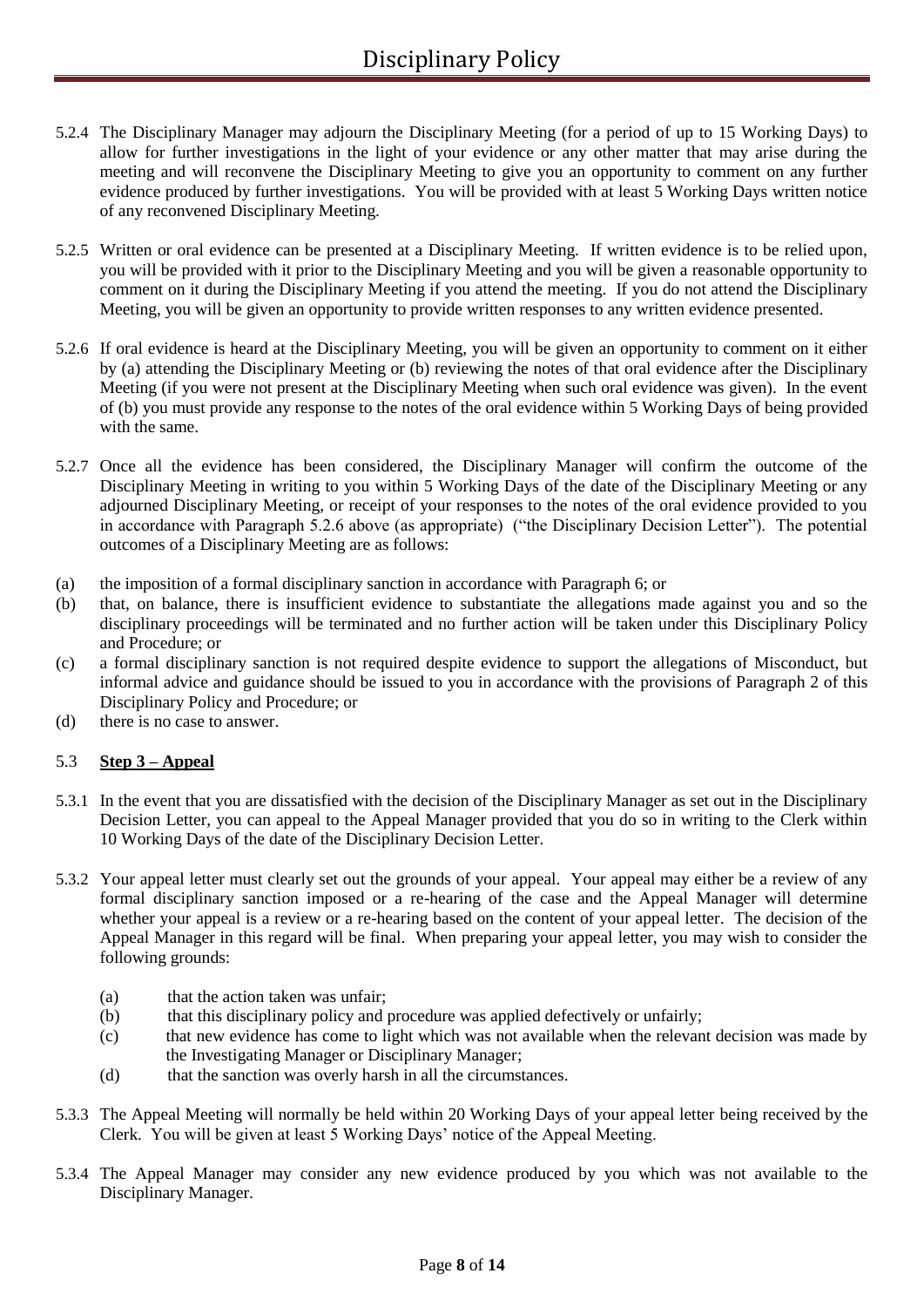- 5.3.5 The Appeal Manager may only consider new evidence produced by the Disciplinary Manager if it touches upon your reliability in relation to evidence you have already given or if it rebuts any new evidence produced, or any assertions made, by you in your grounds of appeal.
- 5.3.6 Written or oral evidence can be presented at an Appeal Meeting. If written evidence is to be relied upon, you will be provided with it prior to the Appeal Meeting and you will be given a reasonable opportunity to comment on it during the Appeal Meeting if you attend the meeting. If you do not attend the Appeal Meeting, you will be given an opportunity to provide written responses to any written evidence presented.
- 5.3.7 If oral evidence is heard, you will be given an opportunity to comment on it either by (a) attending the Appeal Meeting or (b) reviewing the notes of that oral evidence after the Appeal Meeting (if you were not present at the Appeal Meeting where such oral evidence was given). In the event of (b) you must provide any response to the notes of the oral evidence within 5 Working Days of being provided with the same. The Appeal Manager will consider all of the evidence provided in order to determine whether the relevant decision was fair and reasonable.
- 5.3.8 The Appeal Manager will confirm the outcome of the Appeal Meeting in writing to you within 5 Working Days of the date of the Appeal Meeting, or receipt of your responses to the notes of the oral evidence provided to you in accordance with Paragraph 5.3.7 above (as appropriate). The decision of the Appeal Manager is final and there will be no further right of appeal. The potential outcomes of the Appeal Meeting are that:
- (a) the Appeal Manager may uphold the decision of the Disciplinary Manager and any formal disciplinary sanction imposed by the Disciplinary Manager will be upheld; or
- (b) the Appeal Manager may uphold your appeal and overturn the decision of the Disciplinary Manager and any formal sanction imposed by the Disciplinary Manager will be overturned and/or
- (c) the Appeal Manager may impose a lesser formal disciplinary sanction to that imposed by the Disciplinary Manager.

# **6. FORMAL SANCTIONS**

The Disciplinary Manager (and Appeal Manager where appropriate) may impose the following sanctions:

#### 6.1 A First Written Warning

- 6.1.1 A First Written Warning will remain live for **6** months from the date of the First Written Warning.
- 6.1.2 For a first disciplinary offence (ignoring any informal advice and guidance), a First Written Warning will be the normal response unless the misconduct is serious as set out in Paragraph 6.2.3 below.
- 6.1.3 A First Written Warning will set out the nature of the Misconduct and the change in behaviour needed (with a suitable timescale).
- 6.2 A Final Written Warning
- 6.2.1 A Final Written Warning will remain live for **12** months from the date of the Final Written Warning.
- 6.2.2 A Final Written Warning will normally be given for a second disciplinary offence committed or discovered during the currency of a live First Written Warning (even if that First Written Warning related to a different type of Misconduct, if appropriate in the circumstances).
- 6.2.3 A Final Written Warning can be given for serious misconduct regardless of previous disciplinary history if the conduct is sufficiently serious.
- 6.2.4 A Final Written Warning will set out the nature of the Misconduct and the change in behaviour needed (with a suitable timescale). A Final Written Warning will also confirm the consequences of further misconduct.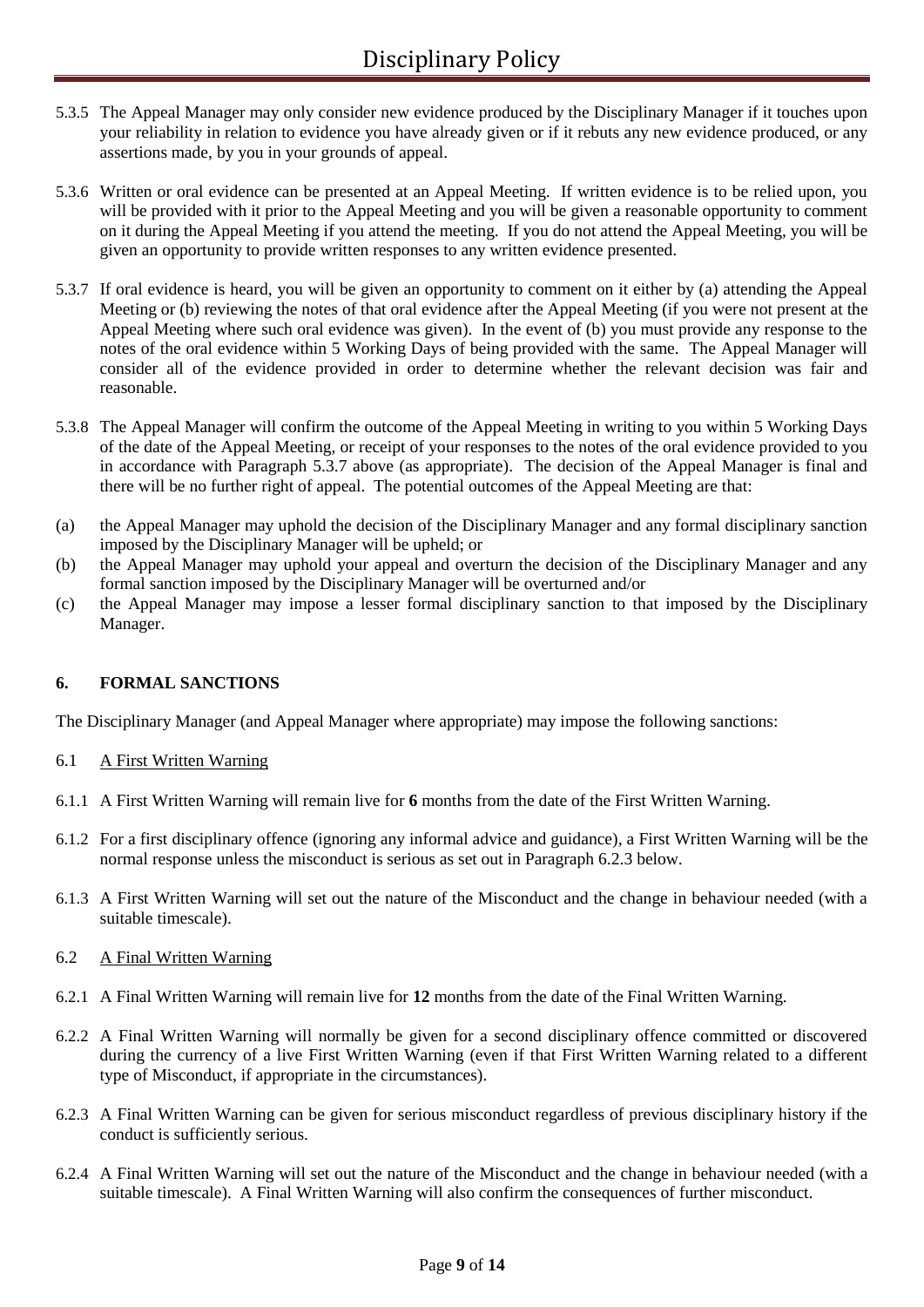## 6.3 Dismissal on notice

- 6.3.1 Dismissal on contractual notice may be given for a disciplinary offence (other than an act of gross misconduct) committed or discovered during the currency of a live Final Written Warning (even if the Final Written Warning related to a different type of Misconduct, if appropriate in the circumstances).
- 6.3.2 For the avoidance of doubt the notice period commences immediately and does not await the outcome of any appeal.
- 6.3.3 In the event that your employment is terminated in accordance with this Paragraph 6.3:
- (a) if your contract of employment contains a garden leave clause the Board may exercise that clause so that you are not required to attend the Academy during the notice period but remain employed and so bound by the terms of your contract of employment until the expiry of the notice period; or
- (b) if your contract of employment contains a payment in lieu of notice clause the Board may exercise that clause to bring your contract to an end with immediate effect.
- 6.4 Dismissal without notice or termination payment
- 6.4.1 Dismissal without notice or termination payment (also known as Summary Dismissal) will only occur if you have committed an act of gross Misconduct or otherwise have destroyed the trust and confidence required between an employee and their employer, in this case between you and the Academy Trust Company. For the avoidance of doubt, where appropriate, dismissal without notice or termination payment may occur regardless of previous disciplinary history.
- 6.4.2 For the avoidance of doubt your dismissal takes effect immediately and does not await the outcome of any appeal.
- 6.4.3 The following is a **non-exhaustive** list of matters which the Academy Trust Company considers may amount to gross Misconduct:
- (a) Conduct incompatible with, or prejudicial to, the religious character of the Academy Trust Company and/or the Academy or the precepts or tenets of the Catholic Church
- (b) Conduct that is likely to bring the Academy Trust Company and/or the Academy or the Church into disrepute
- (c) Conduct giving rise to any Child Protection issue including, but not limited to, a change in your DBS status during the course of your employment
- (d) Failure to disclose your DBS status/submit to a DBS check where requested to do so by the Headteacher and/or the Academy Trust Company
- (e) A serious breach of any relevant code of conduct or professional standards
- (f) Theft of any property
- (g) Malicious or wilful damage to any property
- (h) Knowingly or recklessly falsifying, or knowingly or recklessly causing falsification of, any documents whether for personal gain or not
- (i) Ordering any goods or services on behalf of the Academy Trust Company and/or the Academy from a supplier in which you or a relative have a personal interest (whether financial or not) without declaring that interest and without the permission of the Board
- (j) Dishonesty
- (k) Violence to any person
- (l) Unlawfully restraining a pupil
- (m) Abusive, threatening or offensive language or behaviour to any person
- (n) Discrimination or harassment
- (o) Bullying
- (p) Disclosing the contents of any live examination paper or assessment in advance to any pupil or parent
- (q) Concealing any actual or attempted cheating by any pupil or colleague, including participating in or concealing any actual or attempted exam misconduct
- (r) Attending work or undertaking duties whilst under the influence of alcohol or unlawful substances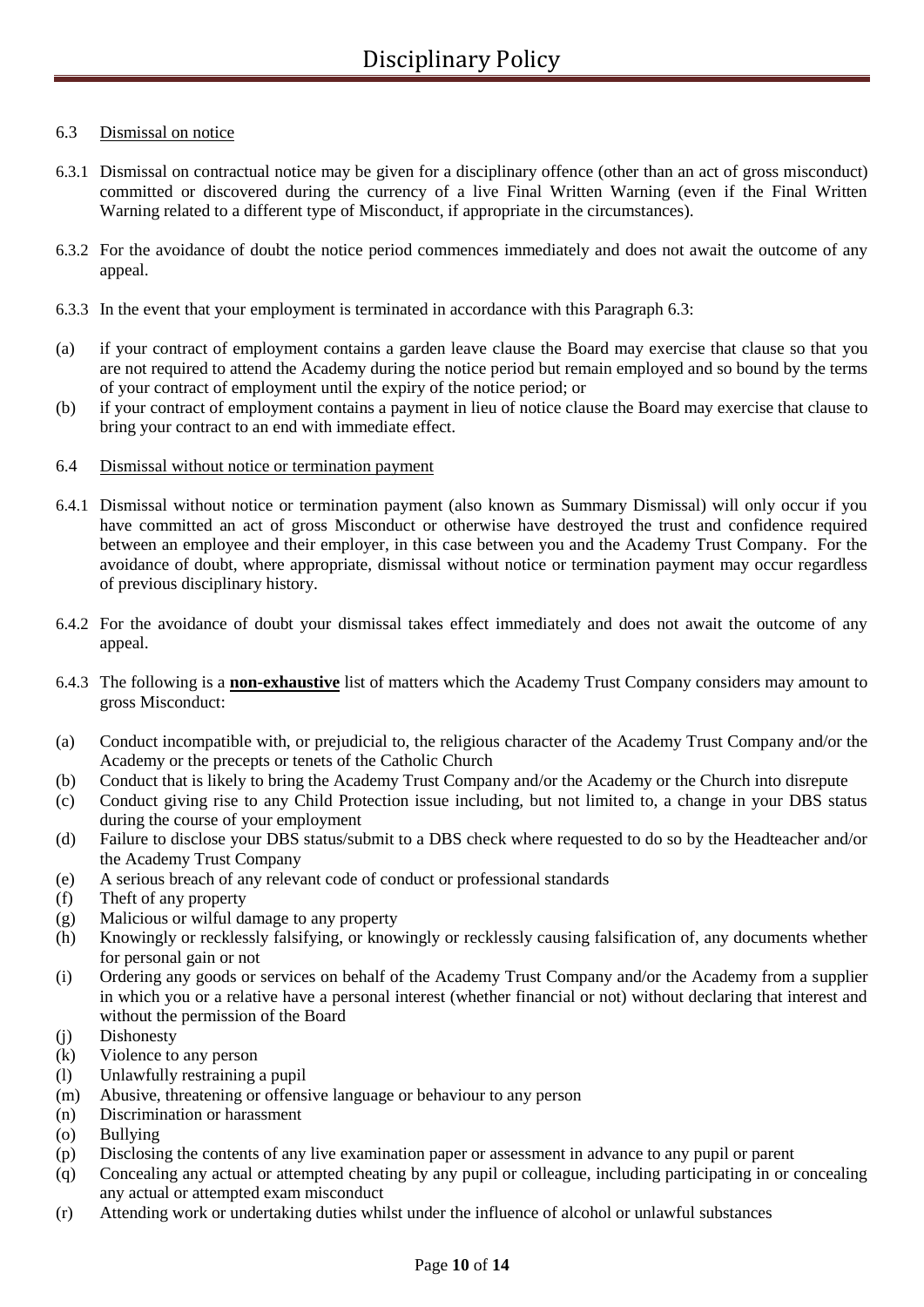- (s) Misuse of the Academy Trust Company's and/or the Academy's ICT (including internet and email access and breaches of the Academy Trust Company's social networking policy) to view or distribute obscene, pornographic, defamatory or otherwise unacceptable material
- (t) Supplying your personal contact details to a pupil without express authorisation from the Headteacher
- (u) Interacting with a pupil online out of school hours other than through the Managed Learning Environment
- (v) Making any sexual or romantic contact with any pupil whatever the age of the pupil
- (w) Breaching the confidentiality or data protection obligations surrounding the Academy Trust Company, the Academy, a parent, pupil, colleague, Trustee or Governor
- (x) Covert recording of any meetings without the knowledge or consent of all persons present
- (y) Serious breach of health and safety procedures
- (z) Serious negligence (whether or not leading to any actual loss)
- (aa) Criminal activity during the course of employment
- (bb) Making a false, malicious or vexatious allegation against the Academy Trust Company, the Academy, a parent, pupil, colleague, Director or Governor
- (cc) Repeated acts of less serious misconduct which collectively may amount to gross misconduct.
- 6.5 In all cases where the formal sanction involves dismissal, the Disciplinary Manager will recommend to the Academy Trust Company that your employment is terminated in accordance with your contract of employment and the Academy Trust Company will take steps to terminate your employment.
- 6.6 Voluntary demotion as an alternative to higher formal sanction
- 6.6.1 There may be a situation where the Disciplinary Manager considers that a recent promotion or job change has been a contributory factor in your misconduct.
- 6.6.2 Where paragraph 6.6.1 applies, the Disciplinary Manager may offer you the option of agreeing to voluntarily give up a promotion or job change as an alternative to a higher formal disciplinary sanction. Any such offer shall be made in writing. Should the option of voluntary demotion or job change be accepted this will not need to be a post with equivalent terms and conditions and protection of salary will not apply. For the avoidance of doubt, whether such an offer is made will be at the sole discretion of the Disciplinary Manager. There may be circumstances where it is not appropriate to make such an offer, for example, where there has been a safeguarding issue or where an allegation of bullying has been proven.

# **7. DISCIPINARY & APPEALS PANELS**

- 7.1 Disciplinary and Appeal Panels (as scheduled in paragraph 4.1) shall comprise three non-staff governors / trustees not previously involved in the matter and shall not comprise the Chair or Vice-Chair unless there are insufficient numbers of non-staff governors / trustees not previously involved in the matter, in which case the Chair and/or Vice-Chair may be appointed to a trustees' Disciplinary or Appeal Panel.
- 7.2 In the exceptional event that there are insufficient numbers of trustees available to participate in a trustees' Disciplinary or Appeal Panel, the Academy Trust Company may appoint associate members solely to participate in the appropriate Panel on the recommendation of the Diocesan Schools Commission.

#### **8. COMPANION**

- 8.1 If you are the subject of disciplinary allegations which lead to you being invited to an interview or meeting pursuant to this Disciplinary Policy and Procedure, you may be accompanied at such interview or meeting by a Companion.
- 8.2 You must let the relevant Manager know who your Companion will be at least one Working Day before the relevant interview or meeting.
- 8.3 If you have any particular reasonable need, for example, because you have a disability, you can also be accompanied by a suitable helper.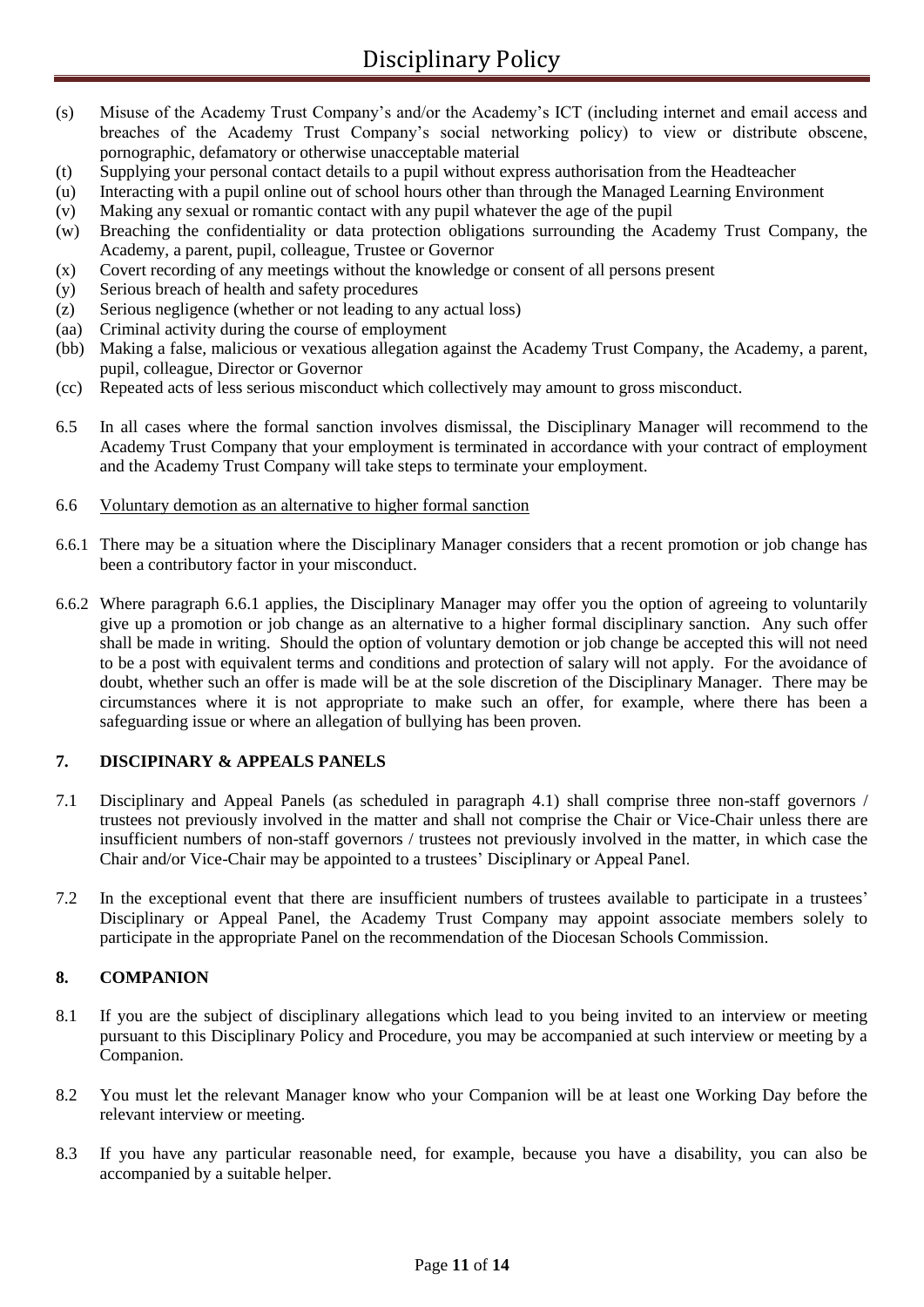- 8.4 Your Companion can address the relevant interview or meeting in order to:
- (a) put your case;
- (b) sum up your case;
- (c) respond on your behalf to any view expressed at the relevant interview or meeting; and
- (d) ask questions on your behalf.
- 8.5 Your Companion can also confer with you during the relevant interview or meeting.
- 8.6 Your Companion has no right to:
- (a) answer questions on your behalf;
- (b) address the relevant interview or meeting if you do not wish it; or
- (c) prevent you from explaining your case.
- 8.7 Where you have identified your Companion and they have confirmed in writing to the relevant Manager that they cannot attend the date or time set for the relevant interview or meeting, the relevant interview or meeting will be postponed for a period not in excess of five Working Days from the date set by the Academy Trust Company to a date and time agreed with your Companion. Should your Companion subsequently be unable to attend the rearranged date, the meeting may be held in their absence or written representations will be accepted

## **9. TIMING OF INTERVIEWS AND MEETINGS**

- 9.1 The aim is that interviews and meetings under this Disciplinary Policy and procedure will be held at mutually convenient times but depending on the circumstances, interviews and meetings may:
- (a) need to be held when you were timetabled to teach (if that is appropriate to your role);
- (b) exceptionally be held during planning, preparation and administration time if this does not impact on lesson preparation (if that is appropriate to your role);
- (c) exceptionally be held after the end of the Academy day;
- (d) not be held on days on which you would not ordinarily work;
- (e) be extended by agreement between the parties if the time limits cannot be met for any justifiable reason.
- 9.2 Where an employee is persistently unable or unwilling to attend an interview or meeting without good cause the relevant manager will make a decision on the evidence available.

#### **10. VENUE FOR INTERVIEWS OR MEETINGS**

If the allegations are sensitive the relevant Manager may hold the interview or meeting off the Academy site to minimise any distress to the employee.

#### **11. ASSISTANCE**

- 11.1 In any case concerning the religious character of the Academy Trust Company and/or the Academy, the Diocesan Schools Commission must be notified immediately the Academy Trust Company and/or the Academy becomes aware of the allegations and it may be represented at any relevant interview or meeting to advise the Investigating Manager, Disciplinary Manager or Appeal Manager.
- 11.2 In all cases involving any disciplinary sanction in relation to the Headteacher or to a person on the Leadership Spine, or to potential or actual dismissal of any other member of staff, the Diocesan Schools Commission and/or the Local Authority may send a representative to advise the Disciplinary Manager or Appeal Manager.

## **12. TRADE UNION OFFICERS**

The Academy Trust Company notes and adopts the ACAS Code of Practice's statement "Where disciplinary action is being considered against an employee who is a trade union representative the normal disciplinary procedure should be followed. Depending on the circumstances, however, it is advisable to discuss the matter at an early stage with an official employed by the union, after obtaining the employee's agreement."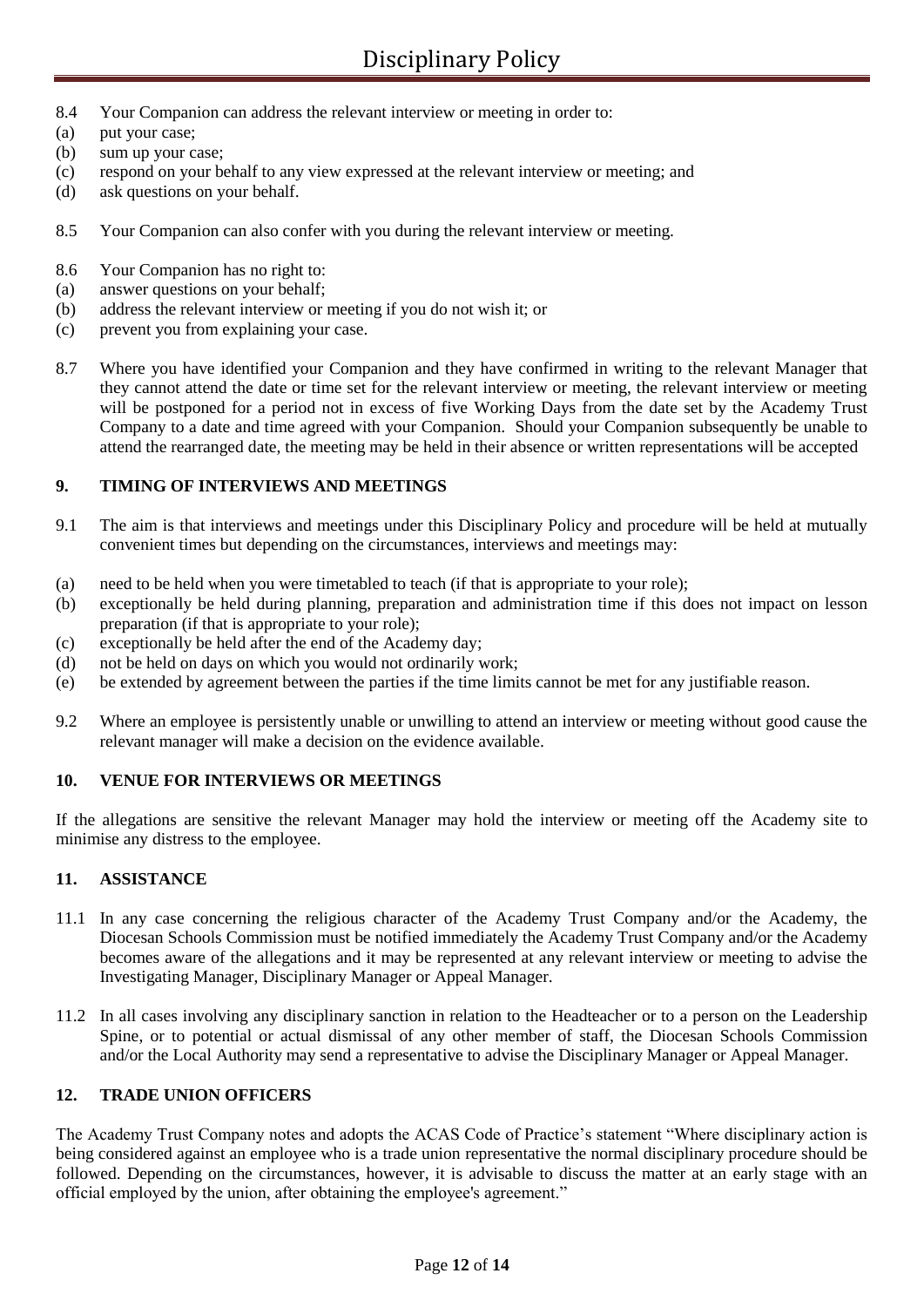## **13. REFERRALS**

- 13.1 Where a teacher is dismissed for serious misconduct (or may have been dismissed for serious misconduct if the teacher had not resigned) the Academy Trust Company must consider whether to refer the circumstances to the Department for Education and Teaching Regulation Agency.
- 13.2 Where a person working for the Academy Trust Company (whether a teacher or not) is dismissed or would have been dismissed if they had not resigned because that person committed conduct:
- (a) which endangered a child or was likely to endanger a child;
- (b) which, if repeated against or in relation to a child, would endanger that child or would be likely to endanger them;
- (c) involving sexual material relating to children (including possession of such material);
- (d) involving sexually explicit images depicting violence against human beings (including possession of such images);
- (e) of a sexual nature involving a child

the Academy Trust Company must refer that person to the Disclosure & Barring Service ("DBS").

#### **REVIEW OF THIS PROCEDURE**

This procedure was produced in September 2013, updated in June 2016, May 2018 and September 2020 by the Catholic Education Service (CES) for use in Catholic Voluntary Academies in England following consultation with the national trade unions. It may be adapted, as appropriate, for use in joint Church academies subject to the approval of the CES on referral by the relevant Catholic diocese. This procedure will be reviewed by the CES in readiness for academic year 2022/2023.